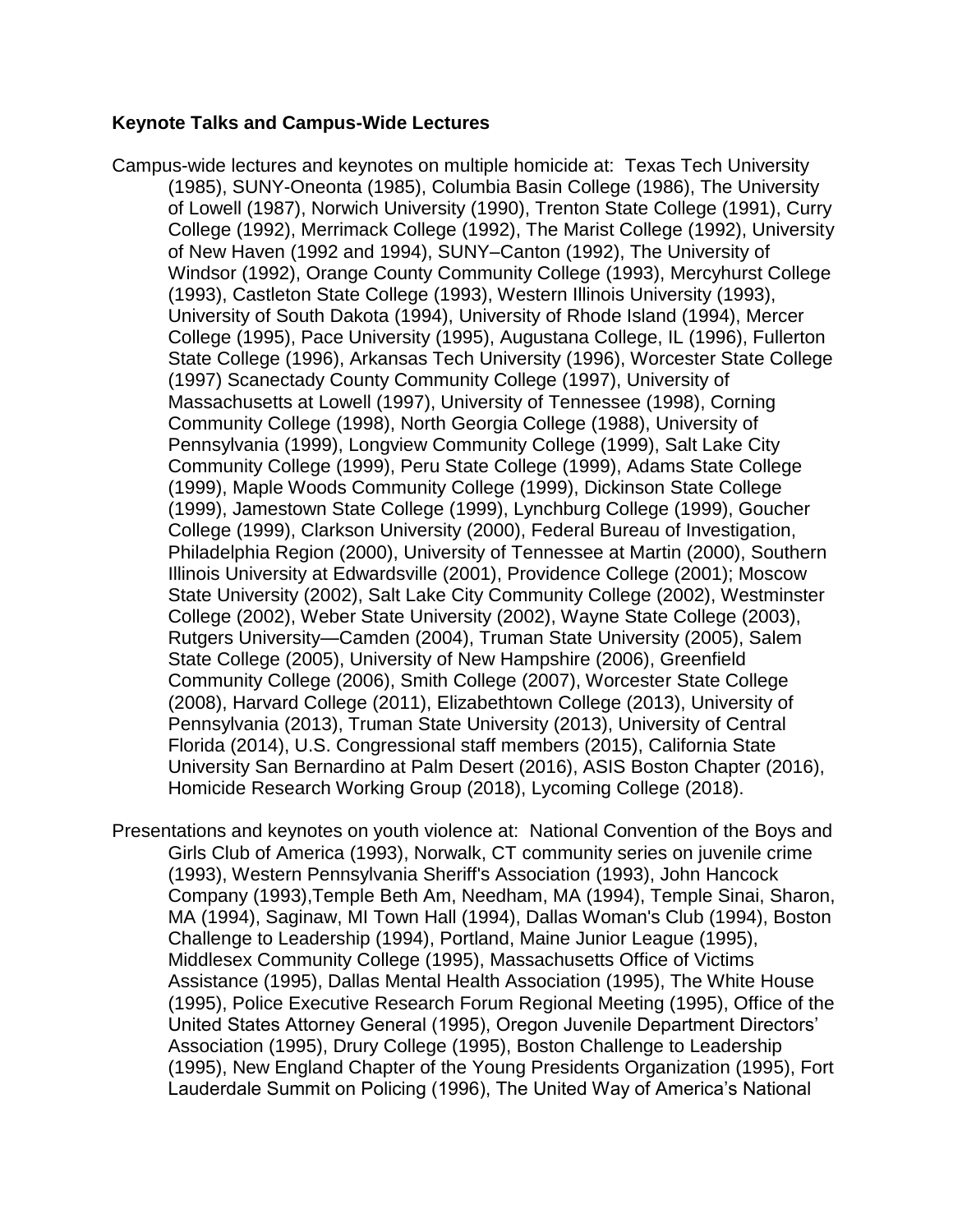Leadership Conference (1996), Massachusetts Probation Association (1996), National Criminal Justice Association (1996), Boston Bar Association (1996), International Association of Hospital Security and Safety (1996), Massachusetts League of Women's Voters (1996) Newton-Wellesley Hospital (1996), Southwestern Louisiana University (1996), Ditchley Foundation (1996), Population Reference Bureau (1997), The Country Club of North Carolina (1997), Norfolk County Juvenile Justice Roundtable (1997), Milford, NH Community Forum (1997), University of Puerto Rico (1998), Youth and Shelter Services, Iowa State University (1998), Auburn University (1998), Mt. Wachussett Community College (1998) Massachusetts Department of Education (1998), MIT Women's League (1998), United Way of Metropolitan Atlanta (1998), VDET Conference (1998), International Association of Chiefs of Police (1998), University of Pittsburgh at Greensburg (1998), Marist College (1998), Temple Isiaih, Columbia, MD (1998), University of Puerto Rico (1999), Weber State University (1999), Ft. Worth Lecture Foundation (1999), University of West Virginia (1999), Massachusetts Youth Crime Summit (1999), Lebanon Valley College (1999), Corning Community College (1999), Southwest State College (1999), Staten Island Child and Adolescent Mental Health Association (1999), Brightside Lecture Series, Northampton, MA (1999), Augustana College, SD (1999), University of Northern Colorado (2000), Ft. Worth Crime Prevention Resource Center (2000), Rhode Island Advocacy for Children conference (2000), The Cambridge Forum (2000), The Boys and Girls Clubs of America (2001), Madison, WI Civics Club (2001), Social Law Library, Boston (2001), Iowa Governor's Conference on Juvenile Justice (2001), Oklahoma Juvenile Justice Association (2001), Rhode Island Advocacy for Children conference (2002), Middlesex Community College (2002), Hamilton-Fish Conference on School Violence, Monterey, CA (2002), Northern Utah Gang Conference (2002); State of Ohio Attorney General's Conference on Law Enforcement (2002), Pennsylvania State University at Worthington/Scranton (2003). New York State Division of Criminal Justice Services (2003), Phi Theta Kappa Satellite Series (2003), National Honor Society annual conference (2003), Massachusetts Judicial Institute (2005), Boston Study Group (2006) Newton Lifetime Learning (2006), University of New Hampshire (2007), The Boys and Girls Clubs of America (2007), Brandeis University (2008), Massachusetts Attorney General's Committee on Youth Violence 2008), The Boston Foundation (2009), The Texas Legislative Summit on African Americans (2009), PowerNet of Dayton (2009), Massachusetts Department of Public Health (2009), National Institute of Justice plenary session (2009), New England School of Law (2010), Natick (MA) Soldier Research, Development and Engineering Center (2011), Sharon Adult Education (2011), Austin CARY (2012), Boys and Girls Clubs of Canada (2014).

Presentations and keynotes on workplace and campus violence for: Retail Association of Massachusetts (1993), Retail Association of Connecticut (1993), Boston Federal Executive Board (1993), First Security Services Corporation (1993), John Hancock Insurance Company (1993), Brookline Chamber of Commerce (1994), Pepsi-Cola Corporation (1994), Bank Administration Institute (1994),